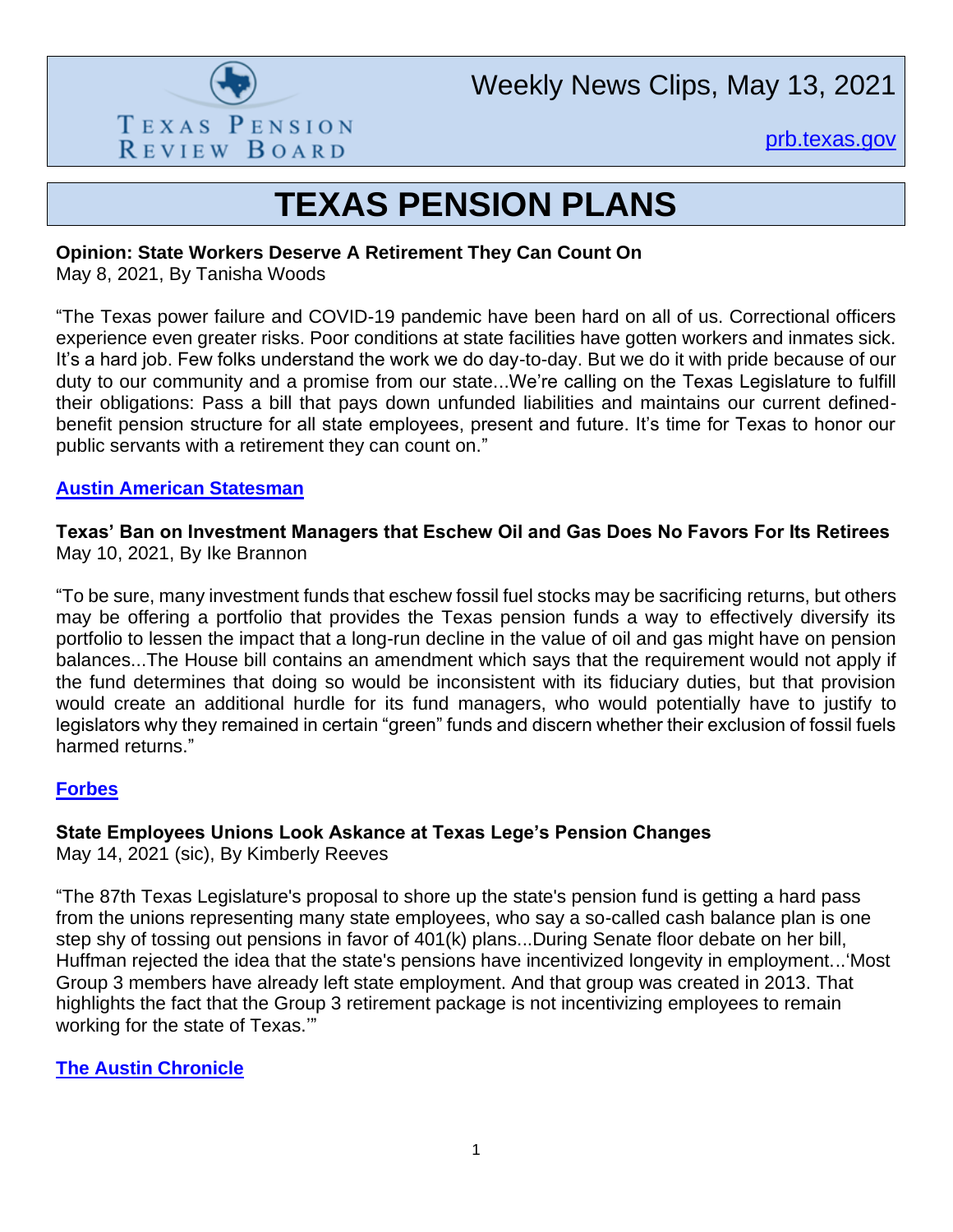# **TEXAS ECONOMIC INDICATORS**

## **Texas Economic Activity Springs as Growth Strengthens**

May 6, 2021, By Anil Kumar & Judy Teng

"Economic activity in Texas accelerated sharply in March, according to recent data that also indicate a continuation of the strong momentum. Fiscal stimulus, greater mobility and increasing COVID-19 vaccinations are driving the improving outlook.

"Also notably, while Texas leads the nation in this year's pandemic employment recovery overall and in most service sectors, it lags in the goods-producing sectors of manufacturing, construction and energy. The significant March employment gains in Texas' goods-producing sectors helped close the gap in the recovery vis-à-vis the U.S., a difference that will narrow in the future."

## **[Dallas Fed](https://www.dallasfed.org/research/economics/2021/0506)**

## **Texas gets \$15.8B Bonanza In Pandemic Aid, Far More Than It Lost in Revenue**

May 10, 2021, By Todd J. Gilman

"Texas stands to receive a \$15.8 billion windfall – far more than the roughly \$4 billion the state lost as COVID-19 sent economic shudders across the globe, according to an analysis from the nonpartisan Tax Foundation...Texas counties will share about \$5.7 billion, and cities will get \$3.4 billion.

"But Congress set some limits, and White House and Treasury officials emphasized Monday that the funds can't be used to replace revenue lost through tax cuts...Other no-nos for the aid: shoring up pension funds, making debt payments, paying for lawsuits, or replenishing rainy day funds."

## **[Dallas Morning News](https://webcache.googleusercontent.com/search?q=cache:J-PeyqdIlX0J:https://www.dallasnews.com/news/politics/2021/05/10/texas-gets-158b-bonanza-in-pandemic-aid-far-more-than-it-lost-in-revenue/+&cd=1&hl=en&ct=clnk&gl=us)**

**What Does the Colonial Pipeline Cyber Attack Mean for Texas' Economy** May 10, 2021, By John Engel

"A prolonged shutdown of the Colonial Pipeline — shuttered after falling victim to a ransomware attack on Sunday — could send ripple effects through the Texas economy, according to energy experts.

"'There could be some sizable bumps in the road until it all smooths out,' De Haan said, adding that gas price may even decrease in Texas over the coming days. 'A lot of this relies on the wheels in the cog moving and now we have one of the biggest wheels frozen in position.'"

## **[KXAN](https://www.kxan.com/news/business/what-does-the-colonial-pipeline-cyber-attack-mean-for-texas-economy/)**